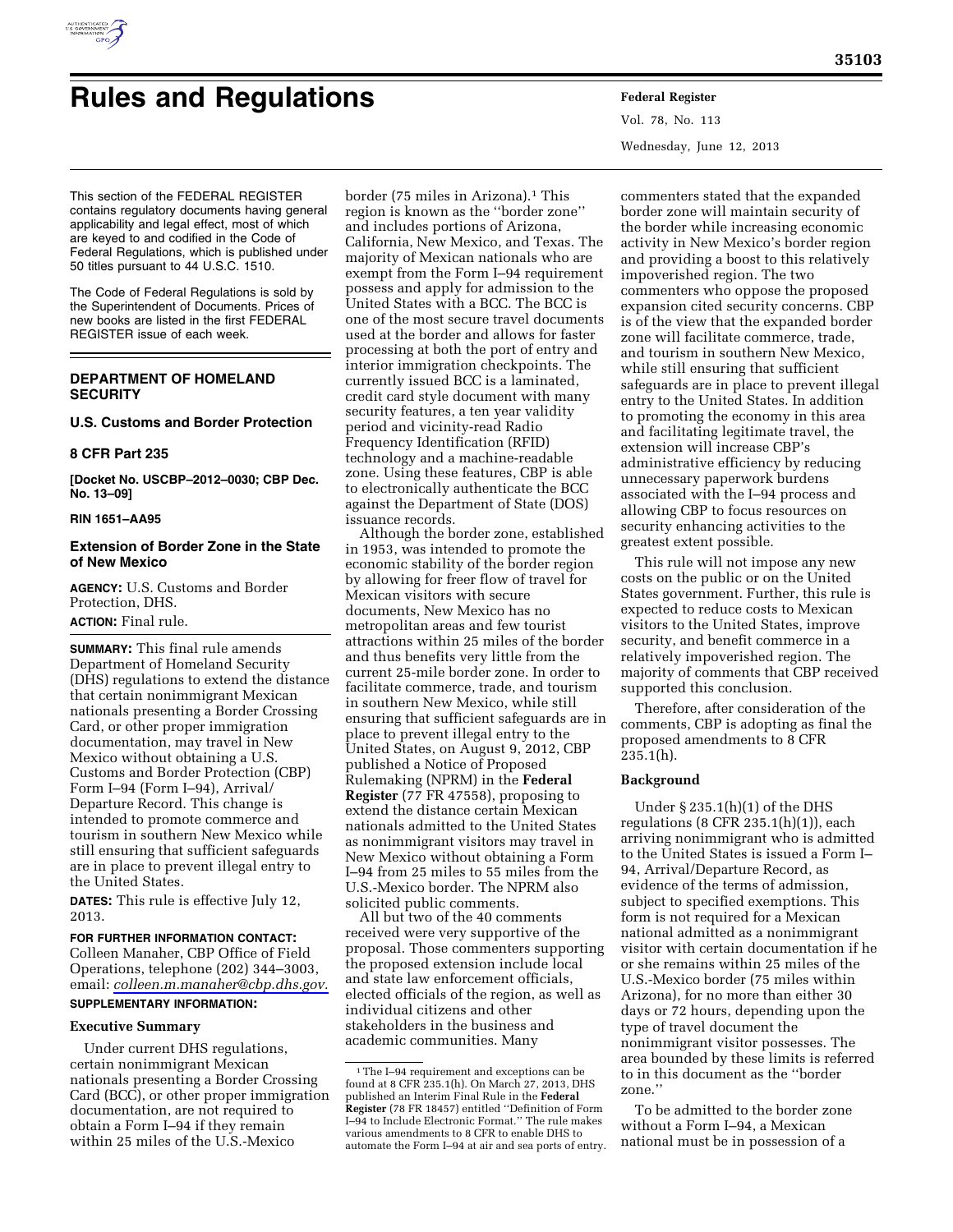BCC,<sup>2</sup> or a passport and valid visa, or for a Mexican national who is a member of the Texas Band of Kickapoo Indians or Kickapoo Tribe of Oklahoma, a Form I– 872 American Indian Card. *See* 8 CFR  $235.1(h)(1)(iii)$  and (v). Mexican nationals entering the United States with a BCC or with a Form I–872 may remain in the border zone for up to 30 days without having to obtain a Form I– 94. Mexican nationals entering the United States with a passport and visa may remain in the border zone for up to 72 hours without having to obtain an I–94.

Mexican nationals traveling beyond these specified zones, or who will remain beyond the time periods indicated above or seek entry for purposes other than as a temporary visitor for business or pleasure, are required to obtain and complete a Form I–94. At land border ports of entry, the Form I–94 issuance process requires a secondary inspection that includes review of travel documents, examination of belongings, in-depth interview, database queries, collection of biometric data, and collection of a \$6 fee. A Form I–94 issued at a land border is generally valid for multiple entries for six months.

The majority of Mexican nationals who are exempt from the Form I–94 requirement possess and apply for admission to the United States with a BCC. To obtain a BCC, applicants must be vetted extensively by the Department of State (DOS). The vetting process includes collection of information, such as fingerprints, photographs, and other information regarding residence, employment and reason for border crossing, and an interview, as well as security checks to identify any terrorism concerns, disqualifying criminal history, or past immigration violations. The BCC includes many security features such as vicinity-read Radio Frequency Identification (RFID) technology and a machine-readable zone. Using these features, CBP is able to electronically authenticate the BCC and compare the biometrics, photo and fingerprints of the individual presenting the BCC against DOS issuance records in order to confirm that the document is currently valid and that the person presenting the document is the one to whom it was issued.

# *Notice of Proposed Rulemaking*

On August 9, 2012, CBP published an NPRM in the **Federal Register** (77 FR 47558) proposing to amend the DHS regulations to expand the zone in which Mexican nationals presenting certain documentation may travel in New Mexico without having to obtain a Form I–94. Although the border zone was intended to promote the economic stability of the border region by allowing for freer flow of travel for Mexican visitors with secure documents, New Mexico has no metropolitan areas and few tourist attractions within 25 miles of the border and thus benefits very little from the current 25-mile border zone. In order to facilitate commerce, trade, and tourism in southern New Mexico, while still ensuring that sufficient safeguards are in place to prevent illegal entry to the United States, CBP proposed extending the border zone in New Mexico from 25 miles to 55 miles from the U.S.-Mexico border.

With the extension of the border zone to 55 miles, Mexican nationals meeting the requirements for legal entry into the United States would be able to travel to metropolitan areas in New Mexico, such as the city of Las Cruces or the smaller towns of Deming and Lordsburg, and other destinations, without having to leave their vehicle and wait in line to undergo the additional Form I–94 application process at secondary inspection. This extension would not affect the 30-day time limit of the border zone applicable to BCC holders or the 72-hour time limit of the border zone applicable to Mexican nationals presenting a visa and passport.

Additionally, while the extension of the border zone to 55 miles from the U.S.-Mexico border includes most of Interstate Highway I–10, there is a short stretch of Interstate Highway I–10 that is outside the 55-mile zone. Thus, to facilitate travel, CBP proposed a provision to include all of Interstate Highway I–10 in the state of New Mexico in addition to the extension to 55 miles from the border.

The NPRM also proposed two technical corrections to § 235.1 of title 8 CFR. First, in paragraph (h)(1)(iii), CBP proposed correcting the paragraph citation from  $(f)(1)(v)$  to  $(h)(1)(v)$ , as this citation was inadvertently not changed when paragraph (f) was redesignated as paragraph (h) by the Western Hemisphere Travel Initiative (WHTI) air final rule (71 FR 68412). Second, CBP proposed updating several references to § 212.1 of title 8 CFR to reflect changes contained in the WHTI land and sea final rule (73 FR 18384).

The background section of the NPRM provides more detailed information on the proposed extension, the history and development of the border zone, the BCC and its uses, and the proposed technical corrections. The NPRM provided a 60-day public comment period.

#### *Discussion of Comments*

CBP received 40 comments 3 during the comment period, all of which addressed the proposed expansion of the border zone. No comments were received on the proposed technical corrections. All but two of the comments were in favor of the proposal. Those commenters supporting the expansion of the border zone included state and local law enforcement agencies and elected officials of the region, as well as individual citizens and many other stakeholders in the business and academic communities. The two comments opposing the expansion were both from individuals.

Many of the commenters who support the proposal stated that the expanded border zone will maintain security of the border while increasing economic activity in New Mexico's border region. Some noted that the current geographic limitation on BCC holders limits commerce in a relatively impoverished region. Many commenters were of the view that the 25-mile border zone is antiquated and places the region at a competitive disadvantage compared to border regions in neighboring states. Many also stated that the region experiences high levels of unemployment and poverty, and believed that the extension of the border zone would stimulate the local economy by increasing sales, creating or saving jobs, and bolstering tax revenues. One commenter noted that local agencies with bi-national cooperation agreements are hindered in their work by the limited border zone, and often travel to El Paso for meetings rather than inviting their Mexican counterparts to join them in Las Cruces due to the additional paperwork. A few commenters stated that when the border zone was expanded in Arizona in 1999, retail sales in the area increased and the region experienced a boost in its economy. These commenters were of the view that the same boost would occur in New Mexico if the border zone is expanded there.

Many commenters, including local police and sheriff departments, stated that the expansion would have no

<sup>2</sup>Effective October 2, 2002, the Form DSP–150, B–1/B–2 Visa and Border Crossing Card became the border crossing card valid for entry into the United States. *See* 67 FR 71443. The BCC is an approved document to establish identity and citizenship at the border and also serves as a B–1/B–2 visitor's visa.

<sup>3</sup>Four of the comments were from one person who sent four separate letters in different capacities.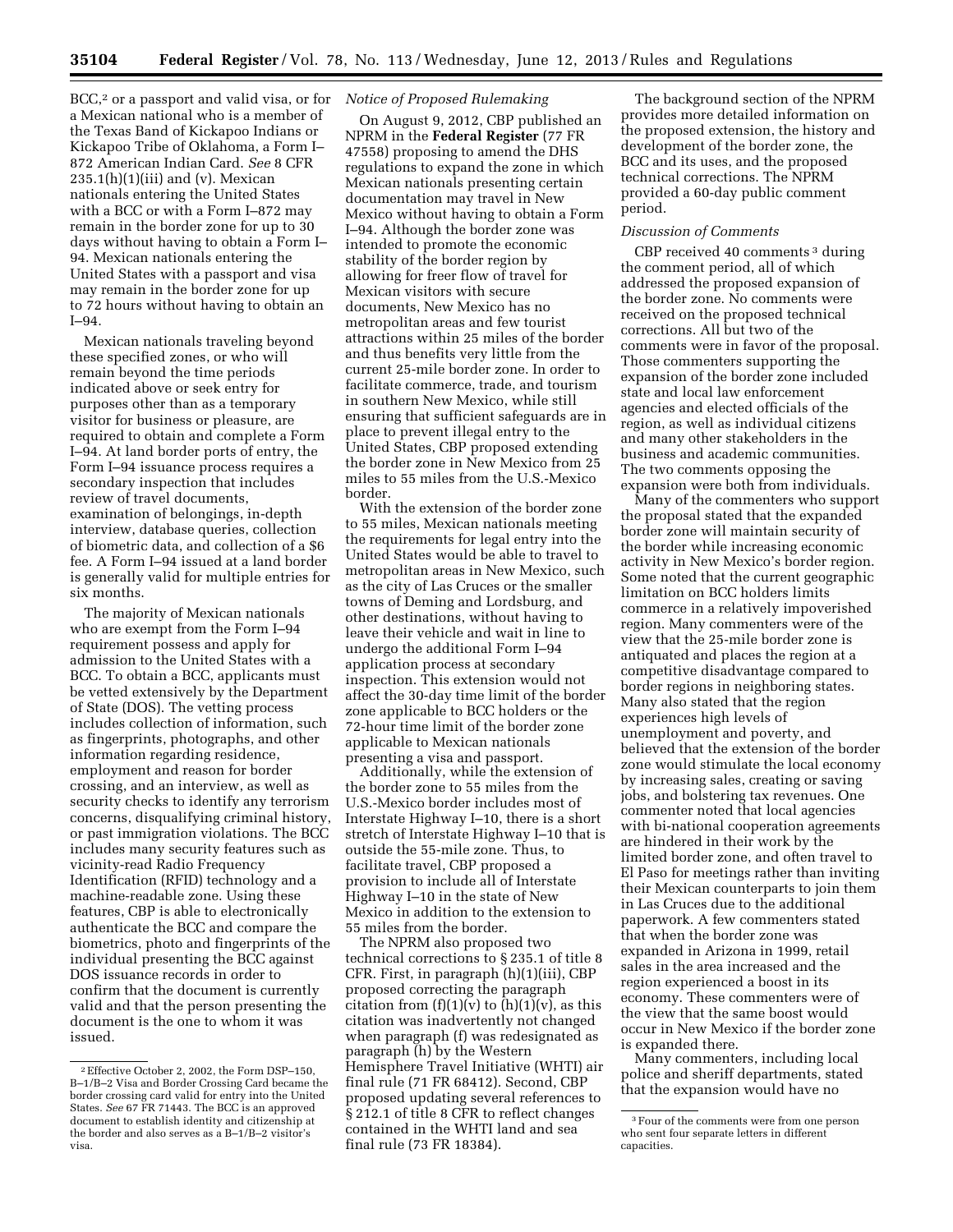negative effect on security in the region. A few commenters also noted that the expansion of the zone would increase efficiency of the admission process and allow CBP to focus greater attention on securing the border from illegal entries. A few commenters stated that the expansion of the border zone will foster goodwill with the Mexican communities on the other side of the border.

CBP received comments in support of the proposal from a state senator and a state representative from New Mexico who both noted that the New Mexico Senate and House of Representatives passed a resolution in 2011 in support of extending the border zone, with unanimous and bipartisan support. CBP also received a comment in support of the proposal from Senators Bingaman and Udall and Congressman Pearce of New Mexico. The U.S. Senators and Congressman stated that the expansion of the border zone will result in increased efficiency by allowing lowrisk visitors the opportunity to travel to New Mexico to shop, visit family, and conduct business while maintaining border security.

Two commenters opposed the extension of the border zone due to concerns relating to security. They are concerned that extending the border zone would result in increased illegal crossings into the United States and would lead to an increase in criminal activity in the area. One of the commenters is concerned that the extension of the border zone would increase traffic from Mexico and that this would result in decreased scrutiny of aliens entering the United States at the border, which may increase illegal activity.

#### *Response to Comments*

CBP has been very mindful of the potential impact of the extension on local law enforcement efforts as well as the impact to agencies responsible for enforcing the immigration laws along the southwest border. However, CBP believes that the extension of the border zone in New Mexico will not increase illegal crossings or illegal activity in the area. The extension of the border zone will not affect the current visa requirements for foreign nationals wishing to enter the United States nor will it affect the threshold requirements for admission into the United States as a nonimmigrant  $B-1/B-2$  BCC<sup>4</sup> or B visa holder, including residence abroad and no intent to abandon that residence, intent to visit temporarily for business or pleasure, and eligibility based on applicable statutory and regulatory requirements. Travelers remain subject to questioning regarding intent and purpose of travel during inspection upon arrival in the United States. CBP Officers are able to verify at the ports of entry through biometric matching (photo and/or fingerprints) that the individual presenting a BCC is the authorized holder and, by comparison against DOS's issuance records in a shared database, that the document is valid. The existing use of Border Patrol checkpoints within 100 miles of the border serve as a second tier of enforcement deterring the further movement of illegal immigration to the interior of the United States.

CBP notes that law enforcement officials in some of the affected areas, including the Chiefs of Police of the cities of Las Cruces, Deming, and Lordsburg, the Sheriffs of Hidalgo and Luna Counties, and the Marshal of the town of Mesilla each stated in their comments that no negative law enforcement ramifications were anticipated.

CBP believes that the expanded border zone will allow CBP to better allocate its resources while enhancing its enforcement posture. The expanded border zone will reduce the number of Mexican nationals required to obtain a Form I–94 and thus will increase CBP's administrative efficiency by reducing unnecessary paperwork burdens associated with the Form I–94 process and allowing CBP to reallocate that staff time to other security enhancing activities.

CBP anticipates that the extension of the border zone will encourage Mexican nationals visiting New Mexico to use the BCC, which will further enhance security in the region. The BCC is CBP's preferred method of identification for Mexican nationals entering the United States at land border ports of entry. The BCC is one of the most secure travel documents used at the border, and BCC holders undergo extensive vetting by CBP and DOS. BCCs contain numerous, layered security features, such as enhanced graphics and technology, that provide protection against fraudulent use. Using existing technology, CBP can very quickly verify the validity of the card, the identity of the cardholder, and other pertinent information about the cardholder. The use of a BCC card has increased security in processing travelers by allowing the ability to affirmatively identify the individual and conduct admissibility checks.

CBP also anticipates that the expansion of the border zone will

enhance security due to the time savings from an increased use of the BCC, which enables CBP to identify more quickly whether travelers present a risk, and allows CBP to reallocate resources that would have been used for processing these travelers to processing for higher risk individuals, both at ports of entry and inland immigration checkpoints. Inspections at the border will remain thorough, but the increased use of travel documents containing RFID technology, such as the BCC, will contribute to reducing individual inspection processing time. Law enforcement queries regarding travelers with RFID travel documents, such as the BCC, are 20 percent faster than for persons with documents containing only a machinereadable zone, and 60 percent faster than manual entry of information from a paper document.5 The use of RFID technology in the BCC enables CBP to more quickly authenticate the documents, and thus helps CBP more quickly assess whether the traveler presents a risk. Greater use of RFID travel documents such as the BCC will allow CBP to focus its personnel time on higher risk individuals while providing efficiencies in the flow of legitimate trade and travel in the area. CBP anticipates that any delays resulting from the increase in traffic will be offset by more efficient processing and better use of officers assigned to the port of entry.

#### **Adoption of the Proposal**

After review of the comments, CBP has determined to adopt as final the proposed rule published in the **Federal Register** to extend the border zone in New Mexico and to adopt the proposed technical corrections to 8 CFR 235.1. A map of the expanded border zone can be found in the docket for this rulemaking (docket number USCBP–2012–0030) on *[www.regulations.gov.](http://www.regulations.gov)* 

# **Authority**

These regulations are being amended pursuant to 8 U.S.C. 1101, 1103, 1185, 1185 note, and 1225.

#### **Statutory and Regulatory Requirements**

*Executive Order 12866 (Regulatory Planning and Review) and Executive Order 13563 (Improving Regulation and Regulatory Review)* 

Executive Orders 12866 and 13563 direct agencies to assess the costs and benefits of available regulatory alternatives and, if regulation is necessary, to select regulatory

<sup>4</sup>The BCC can be used as both a Border Crossing Card and also as a B–1/B–2 visa. The full name of the document is ''Form DSP–150, B–1/B–2 Visa and Border Crossing Card.'' *See* 8 CFR 212.1(c)(1)(i).

<sup>&</sup>lt;sup>5</sup> Statistics derived from operational data stored in TECS, the official system of record for CBP operational and enforcement data.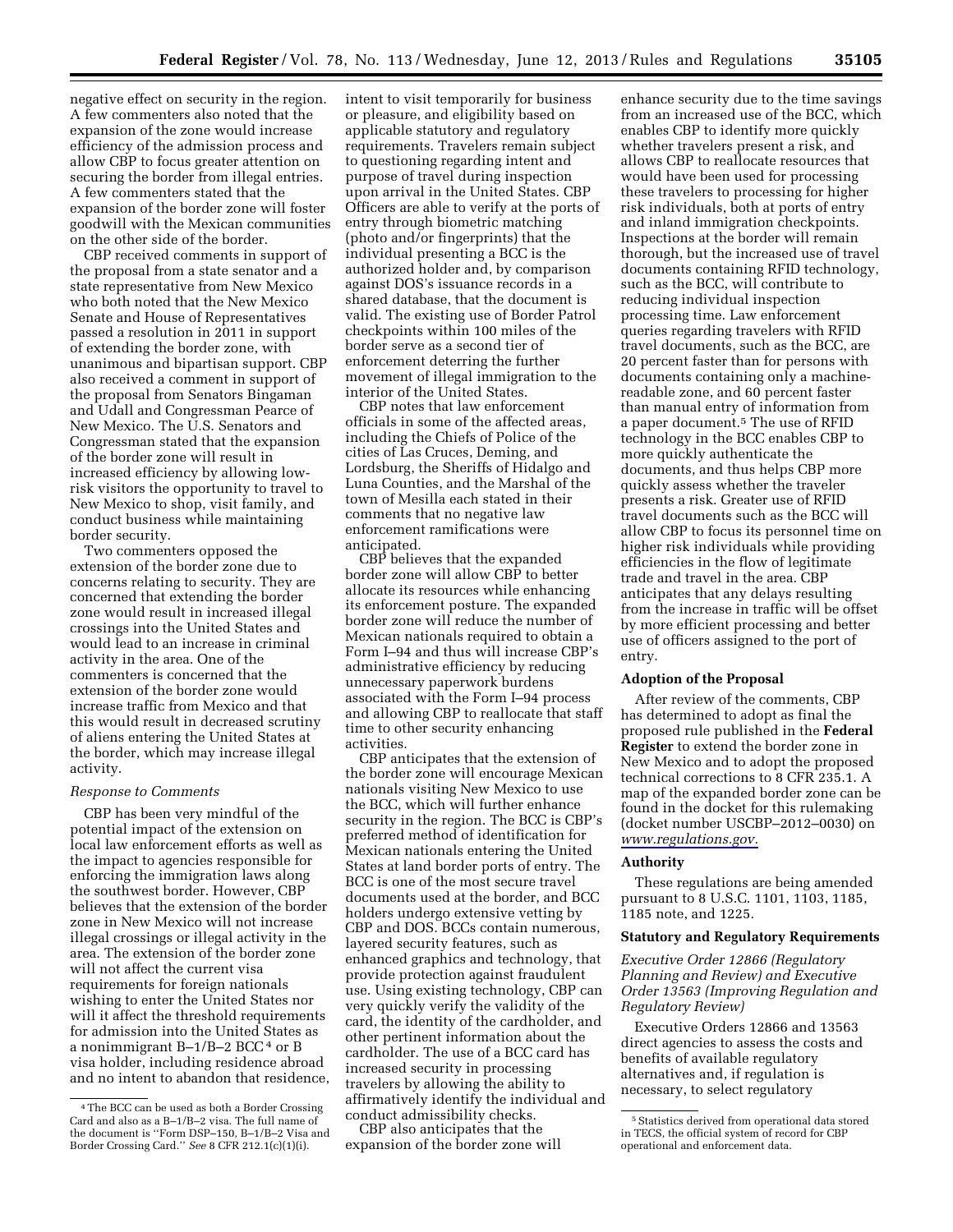approaches that maximize net benefits (including potential economic, environmental, public health and safety effects, distributive impacts, and equity). Executive Order 13563 emphasizes the importance of quantifying both costs and benefits, of reducing costs, of harmonizing rules, and of promoting flexibility. This final rule is a ''significant regulatory action,'' although not an economically significant regulatory action, under section 3(f) of Executive Order 12866. Accordingly, the Office of Management and Budget (OMB) has reviewed this regulation.

Mexican nationals entering the United States in New Mexico at land border ports of entry are required to present a BCC or a passport and a visa in order to be admitted to the United States. Visitors intending to travel beyond the border zone, or longer than 30 days (72 hours for certain individuals) are also required to obtain a Form I–94 and use it in conjunction with their BCC or passport and visa. Currently, if the traveler is admitted using a passport and visa, he or she is only able to travel up to 25 miles from the U.S.-Mexico border in New Mexico and remain in the United States for up to 72 hours without obtaining a Form I–94; if the traveler is admitted using a BCC, he or she is able to travel up to 25 miles from the border and stay for up to 30 days without obtaining a Form I–94. Travelers who obtain a Form I–94 are able to travel anywhere in the United States and stay for up to six months.6

However, in practice, travelers generally either enter the United States with a BCC and stay within the border zone or obtain a Form I–94, for use with a passport and visa or with a BCC, to go beyond the border zone. In 2011, about 900,000 Mexican nationals entered the United States in New Mexico. About sixty percent, or 540,000, of these travelers used a BCC. The remainder, 360,000, entered using a Form I–94 with their passport and visa. There were approximately 136,000 Form I–94s issued to Mexican nationals at New Mexico land border ports in 2011. Multiple trips are allowed during the Form I–94's validity period, which accounts for the difference in the total number of Form I–94 crossings and the total number of Form I–94's issued.

#### Costs

This final rule expands the geographic limit for BCC holders traveling in New Mexico who have not obtained a Form I–94. Under existing regulations, BCC

holders can travel anywhere within 25 miles of the border without obtaining a Form I–94. This rule allows BCC holders to travel anywhere in New Mexico within 55 miles from the U.S.- Mexico border or as far north as Interstate Highway I–10, whichever is farther north, without obtaining a Form I–94. No new infrastructure is required to support this change, as CBP already has several ports of entry and inland immigration checkpoints in place throughout New Mexico. In addition, federal, state, and local law enforcement officials have indicated that they do not anticipate any security risks with expanding the geographic limit. Given these observations, CBP does not anticipate any significant costs associated with this final rule. CBP sought comments on the possibility of additional costs associated with this rule, but did not receive any.

#### Benefits

This expanded border zone will allow Mexican BCC holders to travel to many New Mexico destinations that currently require a Form I–94 to access, including several cities, state parks, and a major university. To the extent that BCC holders are obtaining Form I–94s for the purpose of visiting destinations within the expanded border zone, there will be fewer Form I–94s that will need to be completed as a result of this final rule, generating both time and cost savings for Mexican nationals and CBP Officers. At land borders, the Form I–94 application process is completed at the port of entry at secondary inspection and includes an interview with a CBP Officer, fingerprinting, electronic vetting, paperwork, and the payment of a \$6 fee. CBP estimates that this process takes eight minutes to complete. CBP maintains two ports of entry along the Mexican border in New Mexico— Columbus and Santa Teresa. Between 2010 and 2011, the port of Columbus issued an average of approximately 27,000 Form I–94s per year, and the port of Santa Teresa issued an average of approximately 114,000 Form I–94s per year. CBP does not know how many of the travelers who are now required to obtain these forms will benefit from the expanded geographic limit, but believes that the percentage benefitting from this final rule will be less than 25 percent. CBP sought comments on this assumption, but did not receive any. CBP believes the percentage will be significantly lower for crossings at Santa Teresa because those crossings are predominantly bound for El Paso, which is already within the current 25-mile border crossing card limit. CBP sought comments on this assumption, but did

not receive any. Eliminating the need for these travelers to leave the vehicle to undergo the additional Form I–94 application process at secondary inspection and pay the \$6 fee could be a significant savings for Mexican travelers who are affected, and could benefit the travel and tourism industry in the U.S.-Mexico border zone. CBP sought comments on the possible savings for Mexican travelers who would no longer complete the Form I– 94, but did not receive any. CBP will not be adversely affected by this loss in Form I–94 fee revenue because this fee revenue is used exclusively to pay for the processing of the Form I–94. Therefore, the reduction in revenue will be offset by a reduction in workload.

Because this rule will make it unnecessary for some travelers to obtain a Form I–94, CBP will be able to inspect travelers more efficiently and focus its efforts on higher risk individuals. CBP expects this increase in efficiency to more than offset any new workload caused by a small increase in travelers to the United States that may result from this final rule. CBP may experience additional time savings from this rule with the increased use of BCCs as border crossing documents. The BCC is one of the most secure travel documents used at the border and allows for faster processing at both the port of entry and interior immigration checkpoints. BCCs contain numerous, layered security features, such as enhanced graphics and technology, that provide protection against fraudulent use. Moreover, BCC holders undergo extensive vetting by CBP and DOS. Using existing technology, CBP can very quickly verify the validity of the card, the identity of the cardholder, and other pertinent information about the cardholder. A faster inspection will allow CBP to spend more time inspecting higher risk individuals and could therefore improve security. Several commenters agreed with this conclusion.

Perhaps the greatest benefit of this final rule is the potential for increased economic activity in New Mexico's border region. According to the U.S. Census Bureau's American Community Survey, the estimated poverty rate for the United States in 2006–2010 was 13.8 percent.7 For the three counties most affected by this change— Doña Ana, Hidalgo, and Luna—the American Community Survey estimates poverty rates of 24.5 percent, 22.6 percent, and

 $6$  See 8 CFR 235.1(h)(1)(iii) and (v); 8 CFR 212.1(c).

<sup>7</sup>U.S. Census Bureau, American Community Survey five-year estimate (2006 to 2010), table S1701. This data can be queried via the American Fact Finder database located at *[http://](http://factfinder2.census.gov/faces/nav/jsf/pages/searchresults.xhtml?refresh=t) [factfinder2.census.gov/faces/nav/jsf/pages/](http://factfinder2.census.gov/faces/nav/jsf/pages/searchresults.xhtml?refresh=t) [searchresults.xhtml?refresh=t.](http://factfinder2.census.gov/faces/nav/jsf/pages/searchresults.xhtml?refresh=t)*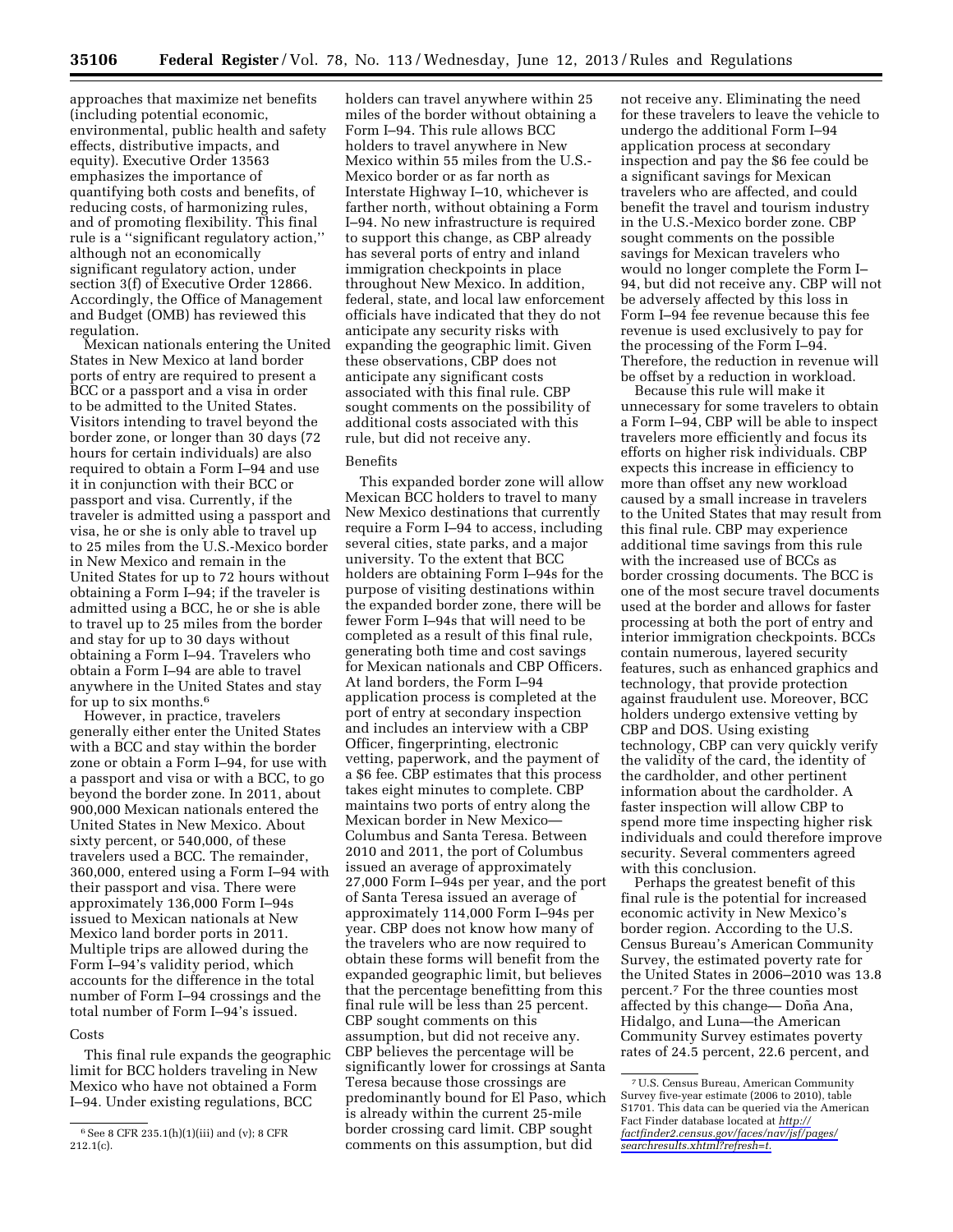32.8 percent, respectively. Under existing regulations, main population centers like Las Cruces, New Mexico and other smaller cities in Doña Ana, Hidalgo, and Luna Counties are at a disadvantage in attracting travelers from Mexico because they are outside of the 25-mile border zone. In contrast, many main population centers along the Arizona and Texas borders are within border zone limits (75 miles in Arizona and 25 miles in Texas) and offered more shopping and recreation opportunities for Mexican travelers than New Mexico border zone areas. Such limited travel and tourism opportunities in New Mexico's 25-mile border zone create significant disincentives for Mexican visitors to engage in commerce in New Mexico rather than its neighboring states. This border expansion will increase the number of shopping and recreation options in New Mexico for Mexican travelers, which may spur economic growth in this rule's affected regions. Under existing border zone regulations, visitors from Mexico also face road travel limitations. BCC holders can travel much of the Interstate Highway I–10 corridor in Arizona, but are prevented from continuing into New Mexico unless they have a Form I–94. This rule expands the border zone enough to allow BCC holders to travel on Interstate Highway I–10 from Tucson, Arizona to Las Cruces, New Mexico and El Paso, Texas, benefitting commerce in the entire region. CBP received comments in support of this assumption, as outlined in the ''Discussion of Comments'' section. This regulatory action is expected to increase access to U.S. markets for Mexican travelers and is expected to result in increased travel through the New Mexico border region, which will lead to increased sales, employment, and local tax revenue. CBP received a number of comments on the possible benefits of expanding the U.S.-Mexico border zone. Many commenters stated that New Mexico communities within the expanded border zone would gain increased sales, jobs, and tax revenue due to rises in Mexican tourists. A few commenters also asserted that the border expansion would allow Mexican nationals to visit family members and medical facilities once outside of the zone limits. These comments are discussed in more detail in the ''Discussion of Comments'' section above.

#### Net Impact

In summary, by expanding the border zone for BCC holders, this rule will not impose any new costs on the public or on the United States government.

Further, this rule is expected to reduce costs to Mexican visitors to the United States, improve security, and benefit commerce in a relatively impoverished region. The majority of comments that CBP received supported this conclusion. These comments are discussed in more detail in the ''Discussion of Comments'' section above.

# *The Regulatory Flexibility Act*

This section examines the impact of the rule on small entities as required by the Regulatory Flexibility Act (5 U.S.C. 601 et. seq.), as amended by the Small Business Regulatory Enforcement and Fairness Act of 1996. A small entity may be a small business (defined as any independently owned and operated business not dominant in its field that qualifies as a small business per the Small Business Act); a small not-forprofit organization; or a small governmental jurisdiction (locality with fewer than 50,000 people).

This rule directly regulates individuals rather than small entities. In addition, this rule is purely beneficial to these individuals as it expands the area BCC holders may travel without needing to obtain a Form I–94. As explained above, CBP is not aware of any direct costs imposed on the public by expanding the geographic limit for BCC holders but is aware of a cost savings for the traveling public by expanding the geographic limit. CBP sought comment on this conclusion but did not receive any. Accordingly, DHS certifies that this rule will not have a significant economic impact on a substantial number of small entities.

#### *Paperwork Reduction Act*

An agency may not conduct, and a person is not required to respond to, a collection of information unless the collection of information displays a valid control number assigned by OMB. CBP's form that is affected by this rule is the Form I–94 (Arrival/Departure Record). CBP anticipates that this rule will result in a slight decrease in the number of Form I–94s filed annually. The Form I–94 was previously reviewed and approved by OMB in accordance with the requirements of the Paperwork Reduction Act of 1995 (44 U.S.C. 3507) under OMB Control Number 1651–0111.

This rule would result in an estimated reduction of 12,450 Forms I–94 completed by paper, and an estimated reduction of 1,656 burden hours. The remaining estimated burden associated with the Form I–94 is as follows:

*Estimated Number of Respondents:*  4,387,550.

*Estimated Number of Total Annual Responses:* 4,387,550.

*Estimated Time per Response:* 8 minutes.

*Estimated Total Annual Burden Hours:* 583,544.

# **List of Subjects in 8 CFR Part 235**

Administrative practice and procedure, Aliens, Immigration, Reporting and recordkeeping requirements.

#### **Amendments to the Regulations**

For the reasons set forth in the preamble, CBP is amending 8 CFR part 235 as set forth below.

# **PART 235—INSPECTION OF PERSONS APPLYING FOR ADMISSION**

■ 1. The general authority citation for part 235 continues to read as follows:

**Authority:** 8 U.S.C. 1101 and note, 1103, 1183, 1185 (pursuant to E.O. 13323, 69 FR 241, 3 CFR, 2004 Comp., p.278), 1201, 1224, 1225, 1226, 1228, 1365a note, 1365b, 1379, 1731–32; Title VII of Pub. L. 110–229; 8 U.S.C. 1185 note (section 7209 of Pub. L. 108–458).

■ 2. In § 235.1, revise paragraphs (h)(1)(iii) and (h)(1)(v)(A) and (B) and add paragraphs  $(h)(1)(v)(C)$  and  $(D)$  to read as follows:

# **§ 235.1 Scope of examination.**

- \* \* \* \* \*
	- (h) \* \* \*
	- $(1) * * * *$

(iii) Except as provided in paragraph  $(h)(1)(v)$  of this section, any Mexican national admitted as a nonimmigrant visitor who is:

(A) Exempt from a visa and passport pursuant to § 212.1(c)(1) of this chapter and is admitted for a period not to exceed 30 days to visit within 25 miles of the border; or

(B) In possession of a valid visa and passport and is admitted for a period not to exceed 72 hours to visit within 25 miles of the border;

- \* \* \* \* \*
- (v) \* \* \* (A) Exempt from a visa and passport pursuant to § 212.1(c)(1) of this chapter and is admitted at the Mexican border POEs in the State of Arizona at Sasabe, Nogales, Mariposa, Naco or Douglas to visit within the State of Arizona within 75 miles of the border for a period not

to exceed 30 days; or (B) In possession of a valid visa and passport and is admitted at the Mexican border POEs in the State of Arizona at Sasabe, Nogales, Mariposa, Naco or Douglas to visit within the State of Arizona within 75 miles of the border for a period not to exceed 72 hours; or

(C) Exempt from visa and passport pursuant to  $\S 212.1(c)(1)$  of this chapter